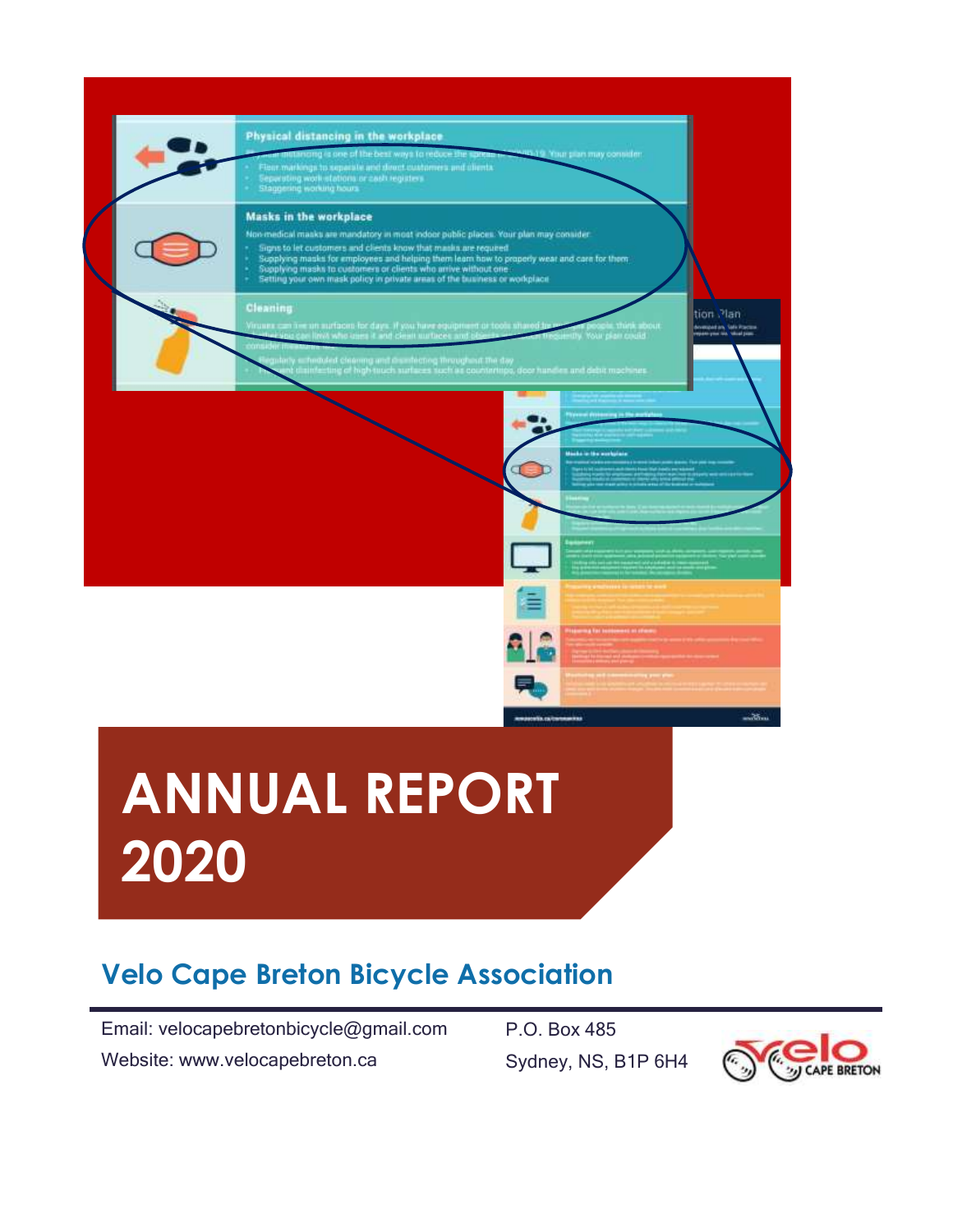mini holiday. Enjoy **NE PHINA** 

Cover Page Art: Adapted from Government of Nova Scotia Covid-19 Prevention Plan Checklist

Women on Wheels Mugs. Photo courtesy of Rosalind Wright.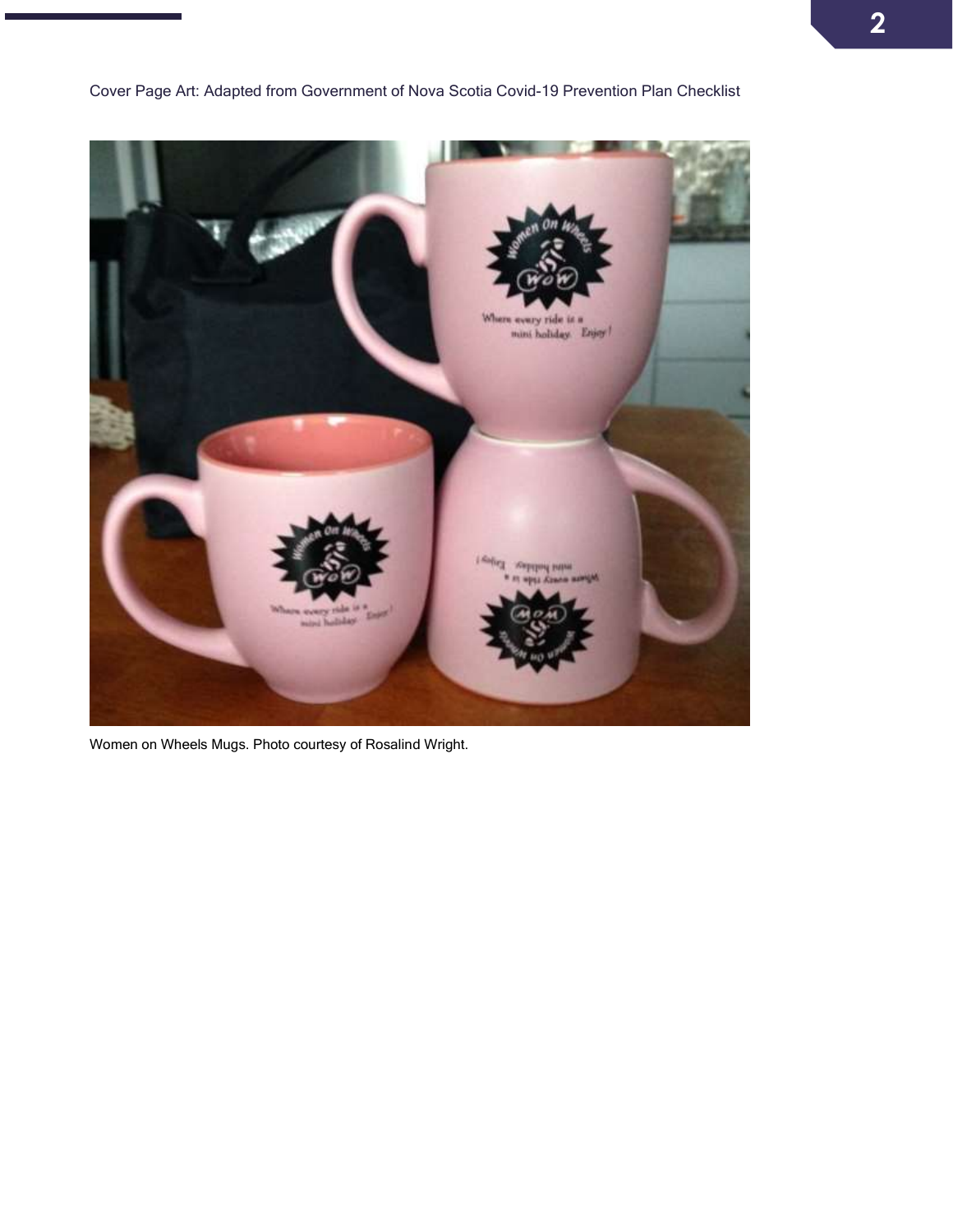# **TABLE OF CONTENTS**

| $\overline{4}$                                                                                                                                                                                                                                                                                                                                                                                                                                                                                                                                                                                                                                                                                                                                                                                                                                                                                                                                                                                                                                                                                                                                                                                                                                                                                                                                                                                                     |
|--------------------------------------------------------------------------------------------------------------------------------------------------------------------------------------------------------------------------------------------------------------------------------------------------------------------------------------------------------------------------------------------------------------------------------------------------------------------------------------------------------------------------------------------------------------------------------------------------------------------------------------------------------------------------------------------------------------------------------------------------------------------------------------------------------------------------------------------------------------------------------------------------------------------------------------------------------------------------------------------------------------------------------------------------------------------------------------------------------------------------------------------------------------------------------------------------------------------------------------------------------------------------------------------------------------------------------------------------------------------------------------------------------------------|
| 5                                                                                                                                                                                                                                                                                                                                                                                                                                                                                                                                                                                                                                                                                                                                                                                                                                                                                                                                                                                                                                                                                                                                                                                                                                                                                                                                                                                                                  |
| $5\overline{5}$                                                                                                                                                                                                                                                                                                                                                                                                                                                                                                                                                                                                                                                                                                                                                                                                                                                                                                                                                                                                                                                                                                                                                                                                                                                                                                                                                                                                    |
| 6                                                                                                                                                                                                                                                                                                                                                                                                                                                                                                                                                                                                                                                                                                                                                                                                                                                                                                                                                                                                                                                                                                                                                                                                                                                                                                                                                                                                                  |
| 8                                                                                                                                                                                                                                                                                                                                                                                                                                                                                                                                                                                                                                                                                                                                                                                                                                                                                                                                                                                                                                                                                                                                                                                                                                                                                                                                                                                                                  |
| 9                                                                                                                                                                                                                                                                                                                                                                                                                                                                                                                                                                                                                                                                                                                                                                                                                                                                                                                                                                                                                                                                                                                                                                                                                                                                                                                                                                                                                  |
| 10                                                                                                                                                                                                                                                                                                                                                                                                                                                                                                                                                                                                                                                                                                                                                                                                                                                                                                                                                                                                                                                                                                                                                                                                                                                                                                                                                                                                                 |
| 11                                                                                                                                                                                                                                                                                                                                                                                                                                                                                                                                                                                                                                                                                                                                                                                                                                                                                                                                                                                                                                                                                                                                                                                                                                                                                                                                                                                                                 |
| 11                                                                                                                                                                                                                                                                                                                                                                                                                                                                                                                                                                                                                                                                                                                                                                                                                                                                                                                                                                                                                                                                                                                                                                                                                                                                                                                                                                                                                 |
|                                                                                                                                                                                                                                                                                                                                                                                                                                                                                                                                                                                                                                                                                                                                                                                                                                                                                                                                                                                                                                                                                                                                                                                                                                                                                                                                                                                                                    |
|                                                                                                                                                                                                                                                                                                                                                                                                                                                                                                                                                                                                                                                                                                                                                                                                                                                                                                                                                                                                                                                                                                                                                                                                                                                                                                                                                                                                                    |
| 15                                                                                                                                                                                                                                                                                                                                                                                                                                                                                                                                                                                                                                                                                                                                                                                                                                                                                                                                                                                                                                                                                                                                                                                                                                                                                                                                                                                                                 |
| 15                                                                                                                                                                                                                                                                                                                                                                                                                                                                                                                                                                                                                                                                                                                                                                                                                                                                                                                                                                                                                                                                                                                                                                                                                                                                                                                                                                                                                 |
|                                                                                                                                                                                                                                                                                                                                                                                                                                                                                                                                                                                                                                                                                                                                                                                                                                                                                                                                                                                                                                                                                                                                                                                                                                                                                                                                                                                                                    |
| 16                                                                                                                                                                                                                                                                                                                                                                                                                                                                                                                                                                                                                                                                                                                                                                                                                                                                                                                                                                                                                                                                                                                                                                                                                                                                                                                                                                                                                 |
| 16                                                                                                                                                                                                                                                                                                                                                                                                                                                                                                                                                                                                                                                                                                                                                                                                                                                                                                                                                                                                                                                                                                                                                                                                                                                                                                                                                                                                                 |
| 16                                                                                                                                                                                                                                                                                                                                                                                                                                                                                                                                                                                                                                                                                                                                                                                                                                                                                                                                                                                                                                                                                                                                                                                                                                                                                                                                                                                                                 |
| TO Our Members <b>Contract of the Contract of Australian Contract of Australian Contract of Australian Contract of Australian Contract of Australian Contract of Australian Contract of Australian Contract of Australian Contra</b><br>Strategic Highlights <b>contained a strategic Highlights</b> and the strategic method of the strategic method of the strategic method of the strategic method of the strategic method of the strategic method of the strategic meth<br>Rides and Events <b>Contract Contract Contract Contract Contract Contract Contract Contract Contract Contract Contract Contract Contract Contract Contract Contract Contract Contract Contract Contract Contract Contract Contra</b><br>Women on Wheels - 2020 (Report by Rosalind Wright) _____________________________<br>Looking Ahead <b>Next All Albert Control Control Act Albert Control Control Control Control Control Control Control Control Control Control Control Control Control Control Control Control Control Control Control Control Cont</b><br>Statement of Financial Position<br><u> and the manufacture of the manufacture of the manufacture of the manufacture</u><br>Accounts <b>contract and contract and contract and contract and contract and contract and contract and contract and contract and contract and contract and contract and contract and contract and contract and contract and cont</b> |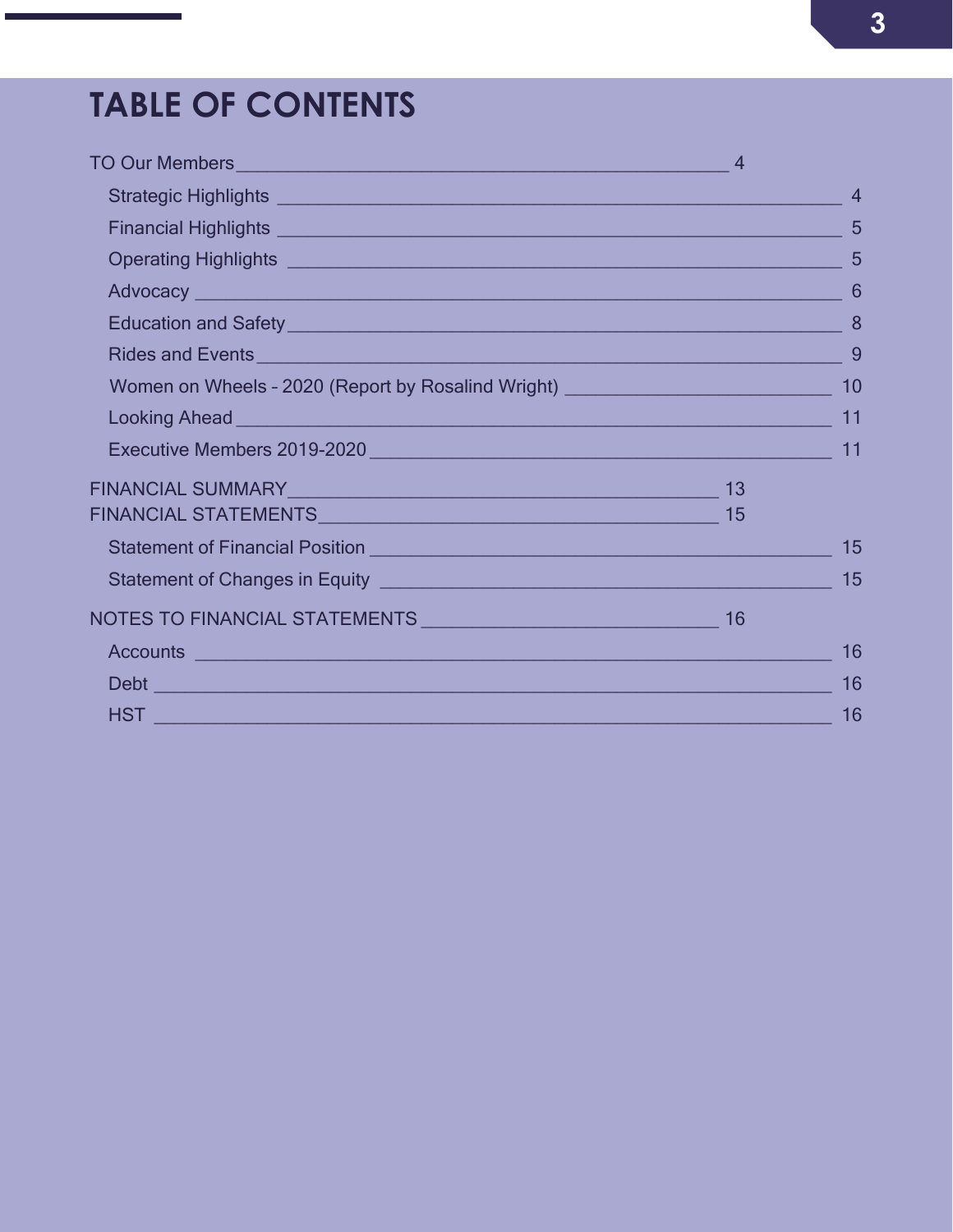# <span id="page-3-0"></span>**TO OUR MEMBERS**

#### <span id="page-3-1"></span>**Strategic Highlights**

The fiscal year 2019-2020 was shaping up to be a very good year. We were ahead of the game in organizing many group rides and we were on track to publish our ride schedule ahead of the upcoming ride season. Then the pandemic was declared, and Canada, along with most countries around the world took steps to slow the infection rate of the population to prevent overwhelming the health care system. All provinces took steps to "flatten the curve", which involved shutting down many businesses where people gather in groups, including restaurants, gyms, theatres, and pools. Schools were closed. Many workers were set up to work from home, gathering in groups was discouraged, and in some cases illegal. Group rides were not allowed. Overnight, it seemed, all our hard work was for naught. By the end of March 2020, normally busy roads were mostly bare during morning and evening rush hours, as citizens were encouraged to "stay the blazes home", as proclaimed by Nova Scotia premier Stephen McNeil.

By mid-June the sacrifices that were made in Nova Scotia and the other Atlantic Provinces proved successful, and the restrictions began to be lifted. In fact, cycling was promoted as a safe activity to get outside for fresh air and exercise. It was also a great time to commute by bicycle as the traffic was dramatically reduced, making the roads safer for cyclists.

Nonetheless, restrictions were slow to be lifted, and there was uncertainty whether all those who had registered for our signature tour, the Cabot Trail in 4 Days (CT4D), would be able or allowed to attend. With restrictions on air travel and concerns about staying in hotel rooms, it was decided to cancel the tour, and 100% of deposits were refunded.

By the end of our normal riding season, some of our planned activities went ahead, including the Ride Right program during CBRM's Bike Week. Membership was maintained at a respectable level with 124 members, 46 men and 78 women.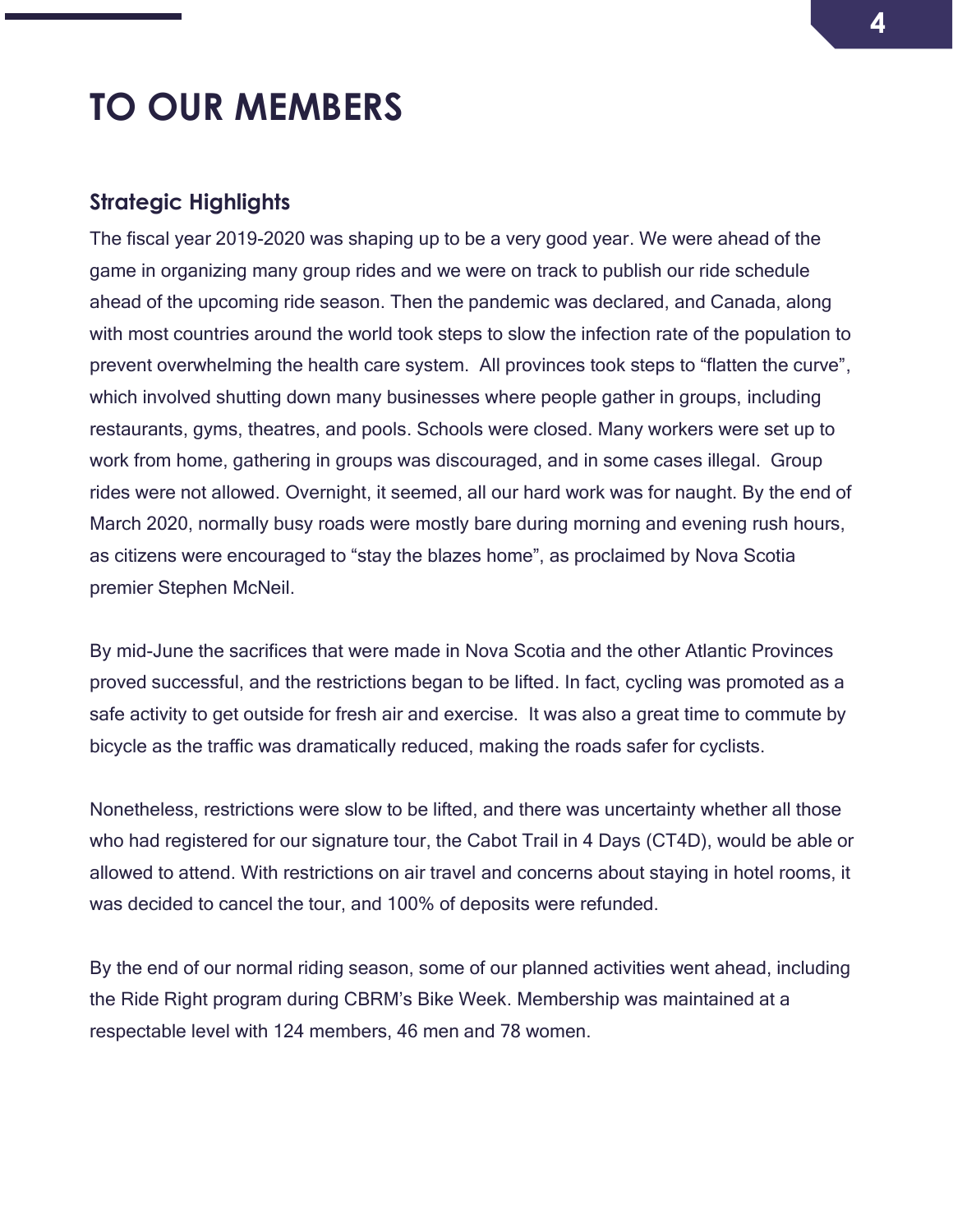## <span id="page-4-0"></span>**Financial Highlights**

Our total income for the year was \$3,207 CAD, attributed primarily to our normal revenue streams such as membership fees, the sale of jerseys, and government grants received. This represents approximately 11% of last year's revenues, largely due to the cancellation of the



Celtic Shores ride creates hungry cyclists! Photo courtesy of Rosalind Wright

Cabot Trail in 4 Days. The revenues we bring in through our various initiatives allow us to keep membership fees at a very affordable \$10.00/yr. for an adult membership. Due to the circumstances surrounding the Covid-19 Pandemic resulting in the loss of revenue, our expenses exceeded our income for the year, and we have a net loss of \$1124.

We continue to maintain a high level of retained earnings despite the net loss, with yearend total Liabilities & Equity of \$28,983.

# <span id="page-4-1"></span>**Operating Highlights**

We continued to pursue a balanced three-sided approach to our strategic priorities, namely the following areas:

- Advocacy
- Education & Safety
- Rides & Events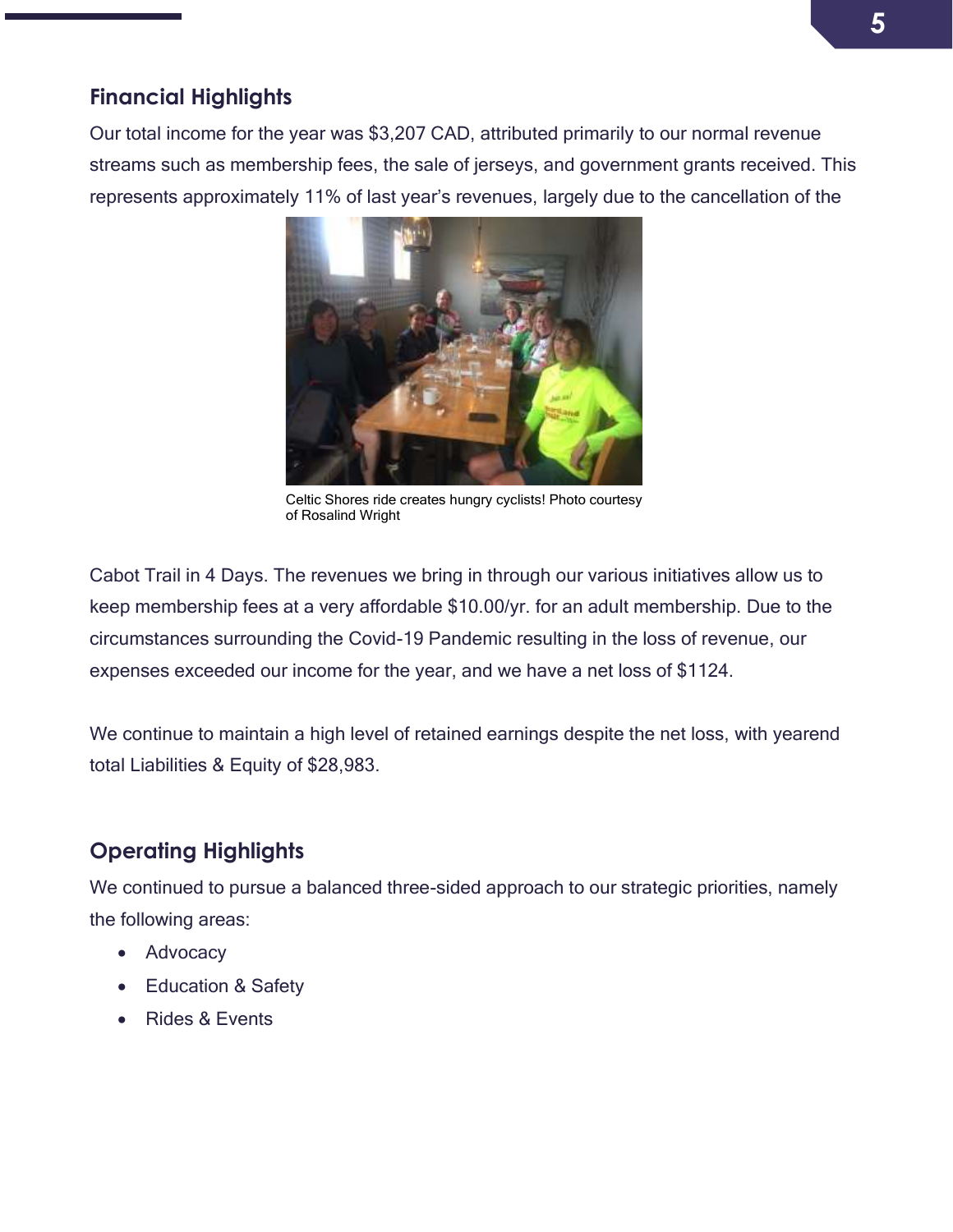### Advocacy: (Report by Andrée Crépeau)

• Glace Bay Rail-to-Trail: The last year has been a transitional one for Active Transportation in CBRM. The major area of activity has been the conversion of a section of the Sydney & Louisburg Railway to a multi- use trail. The section is 13 kilometres long and runs from the Gardiner Highway to Tower Road in Glace Bay.

The CBRM took possession of the land from the federal government in the early fall of 2020. Part of the transfer agreement specified that the federal government make major improvements to the trail and an agreement to provide 40 thousand dollars annually for ten years to cover the maintenance costs. In addition, Bicycle Nova Scotia secured \$100,000 dollars from the provincial department of Energy Mines and Resources "Connect2" program for the construction of the trail.

The first phase of the trail should be completed in the spring of 2021 which will see a useable trail with a surface of compacted crusher dust and a small section paved in the centre of Glace Bay for pedestrians, cyclists, OHVs (off highway vehicles)and horses. The following phases will see on-site interpretation of the surrounding communities and the rail line, wayfinding signage, rest areas and landscaping, increased meters of paved surfaces, lighting, and promotion of trail use and events.

An advisory group representing various user groups including Velo Cape Breton and established by CBRM during the feasibility study for the trail continues to work to move the project forward. The group is currently exploring the possibility of formalizing an agreement with CBRM to manage the trail.

Current proposed trail rules would see a speed limit of 30kph except for in quiet zones near homes where it would be 20kph. The trail hours are proposed to be between 6am and 11pm.

• CBRM Active Transportation Plan: CBRM secured funding from the province to update the current Active Transportation Plan. We have received assurances that this process will include input from community stakeholders such as Velo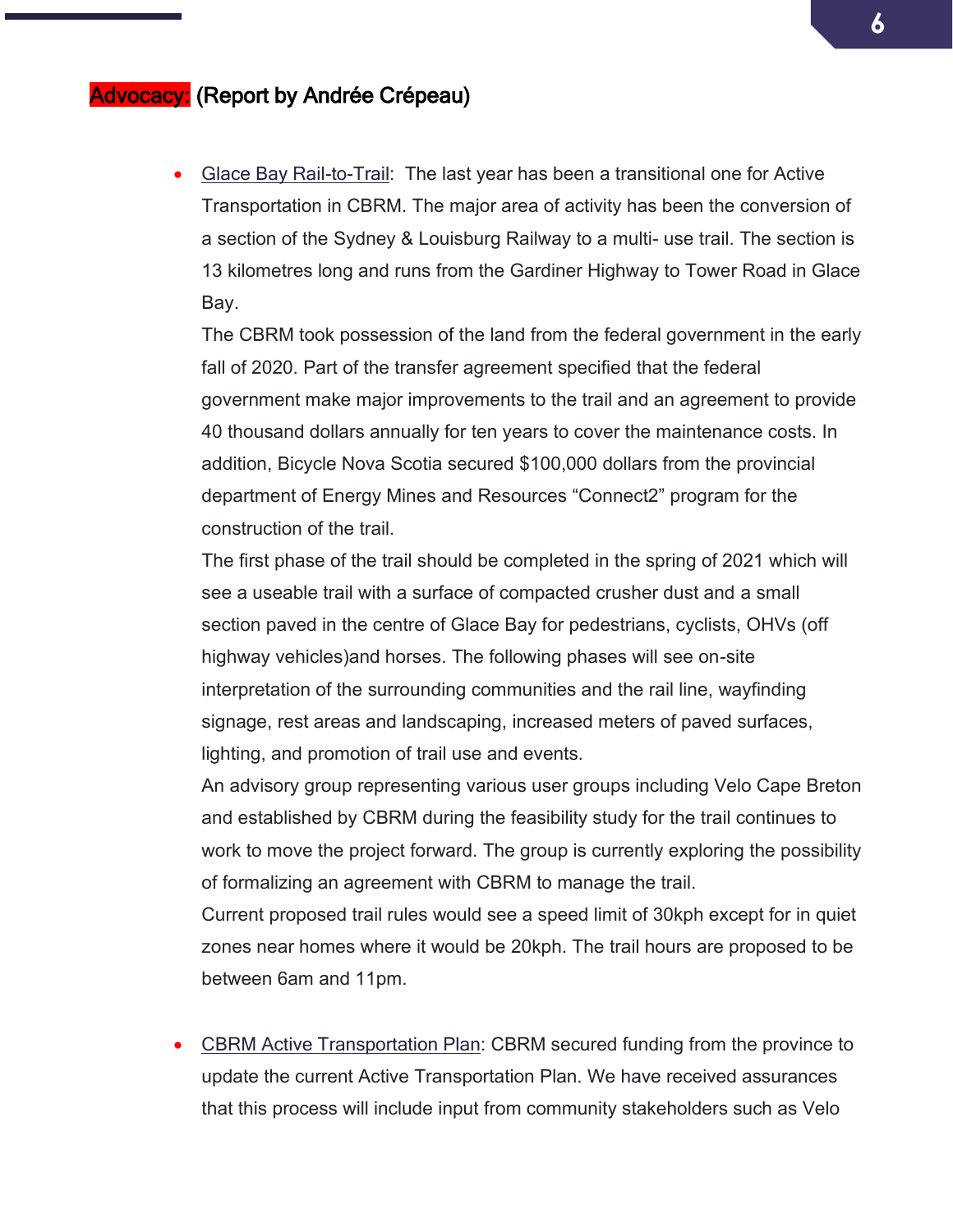Cape Breton and will see the re-establishment of the CBRM AT committee. They anticipate completing this over the winter of 2020-21.

• CBRM AT Budget: While CBRM council approved an AT budget for this fiscal year the money was allotted to the redevelopment of the Hawkes Field in Dominion. In addition, CBRM has made a substantial request for funding from the provincial and federal governments for the years 2020 to 2027 under the green transportation initiatives. No announcements have been made to date but if successful they would see all major AT projects completed including an offroad trail connecting Keltic Drive to downtown Sydney.

Major disappointments would have to include the George St bike lanes. Three years ago, CBRM secured funding from the provincial government to pave damaged sections north of Dorchester St. and to repaint the road with a buffered bike lane from Dorchester to DesBarres. These have yet to be installed correctly despite repeated written requests and meetings with CBRM staff, the mayor, and councilors. The new work at the Prince and George street intersection includes accurate bike lanes but between Dorchester and Townsend many of the bike lane symbols are missing, lessening the effectiveness and safety of the bike lanes. We are still waiting for the removal of the tracks on the Spar Road, though we were assured early in the summer that this would be done. On a brighter note, paving over the tracks at numerous locations in the municipality has made our roads safer for cyclists.

- **Provincial Projects:** From the provincial perspective the big news is the work on Cape Smokey. The official word from the Department of Transportation and Infrastructure Renewal (DoTIR) is that the paved shoulders will be 1.2 metres wide. This means a much safer descent with much improved look offs. Also, the province is making changes to the intersection of Wilson Road and Highway 4 in Reserve Mines, which will include better accommodations for cyclists.
- Velo Cape Breton promotes cycling and advocates for improved infrastructure by frequently corresponding with CBRM on issues of concern. We met in person with Mayor Cecil Clark during the budget deliberations, attended the

**7**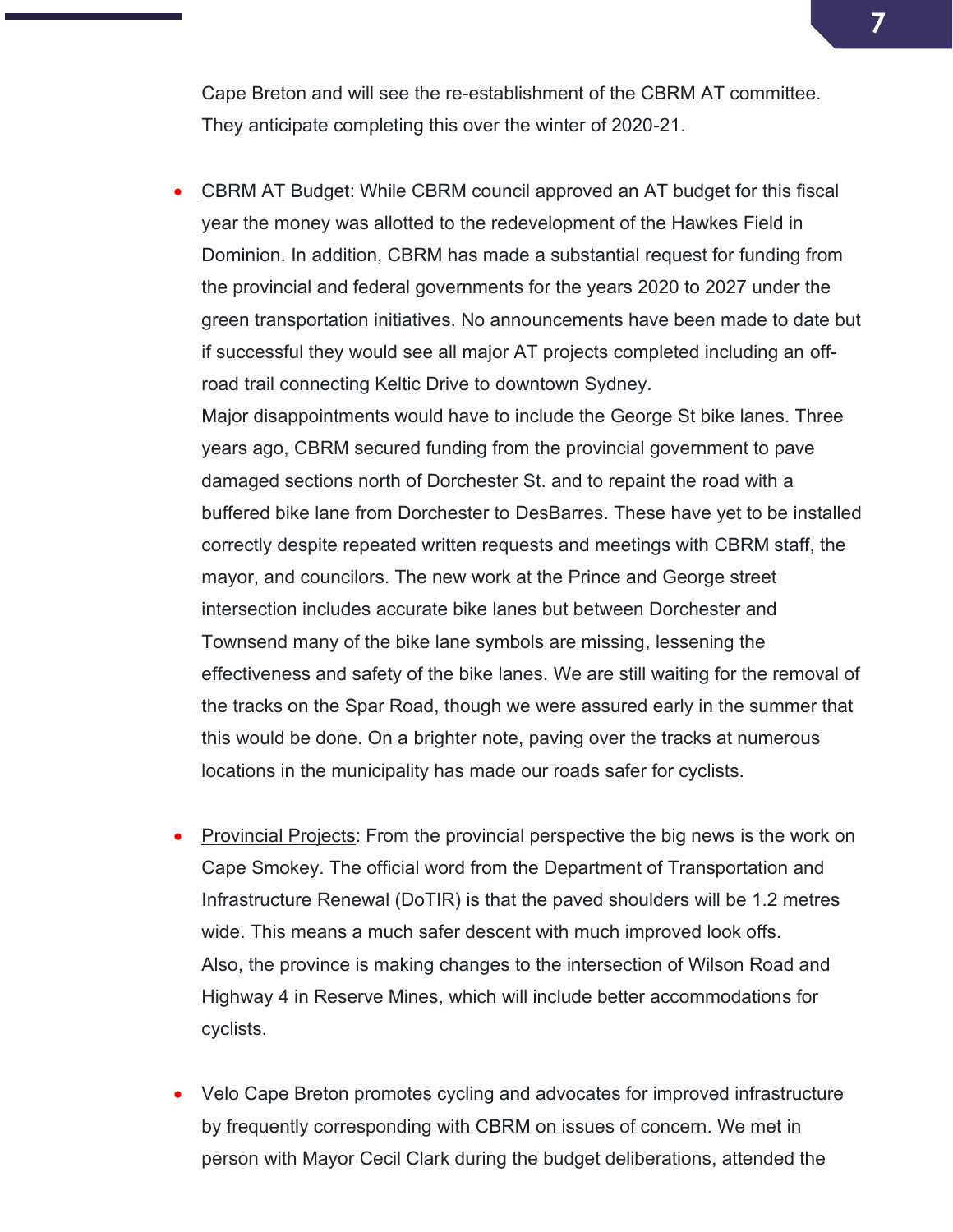public budget consultations, and met with various councilors directly. Our newsletter editor, Erin Phillips, conducted a survey of our members concerning infrastructure for cycling. Preliminary results were published, and a more detailed analysis is planned. We will use these results to inform our conversations with decision makers.

During the recent municipal election we partnered with Bicycle Nova Scotia and



Celtic Shores WoW Ride, Port Hood. Photo courtesy of Rosalind Wright

surveyed all candidates on their stand on various AT policies and initiatives. These results were made public before the election. While AT did figure in a number of candidate's platforms, it's clear we still have a lot of work to do.

### **Education & Safety:**

As part of our Ride Right program, several new members were trained with the  $\bullet$ skills to safely navigate our local roads as a free benefit with their membership.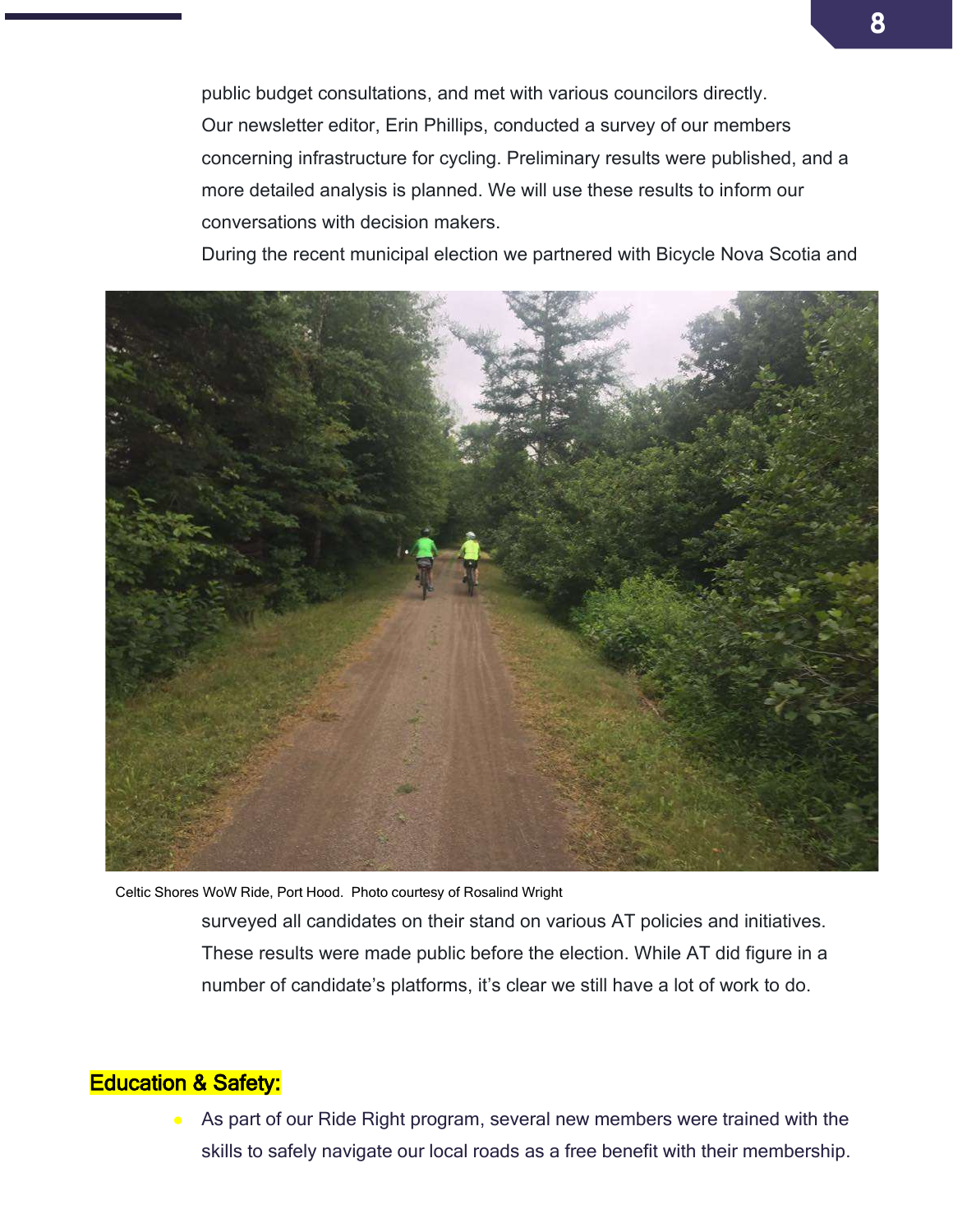#### **Rides and Events** (Report by Tim Babcock)

The abbreviated VCB Ride Season, delayed pending issuance of public health guidelines on outdoor recreation activities, got underway in the last week of June. The full-season schedule prepared earlier in the year had to be significantly modified to accommodate the new realities, including the withdrawal of a few originally designated Ride Leaders and the general wish not to plan rides in more distant places involving more complicated logistics. Because of the uncertainties and continuing changes in regulations and "best practices", it was not possible to issue a full new schedule for the entire season: in its stead, announcements of upcoming rides were posted on a weekly or biweekly bases as they became finalized. Among the practical modifications instituted were contact-tracing sign-up sheets for each ride, and the general elimination of lunch stops at food establishments. In several cases riders were encouraged to bring their own picnic lunches to eat along the way.

The popular Thursday morning rides, some ten in number, were a main staple of the 2020 program, and included two rides on good dirt roads and two rides incorporating visits to local farms. Longer weekend rides were far fewer this year (just three were undertaken), mainly because of the challenges mentioned above. An innovation was the series of Wednesday evening rides, focusing on urban riding in the general Sydney area. This series (half-a-dozen rides) was aimed at two groups: those for whom Thursday mornings were not an option, and "graduates" of the Ride Right program wanting guided opportunities to practice and develop their new skills. See the WOW section for details of WOW rides.

Attendance at rides was, predictably, somewhat lower than in previous years; the highest attendance was 13 (at the Mira River weekend ride) and more common number was  $5 - 8$ . With a reported large increase in purchase of bicycles and a general rise in interest in cycling as a "safe" recreational activity during the pandemic, it is likely that many new riders, and some older ones, chose to ride by themselves or in small groups of family and close friends at times convenient to them. The closure of the CBU campus also precluded outreach to and involvement of students in VCB activities.

VCB was fortunate in being able to recruit several new Ride Leaders from among the current membership, and many thanks are due to them as well as to all other Ride Leaders. At least two of these suggested, and led, new rides. It is hoped that these individuals will play an important role in the 2021 program as well.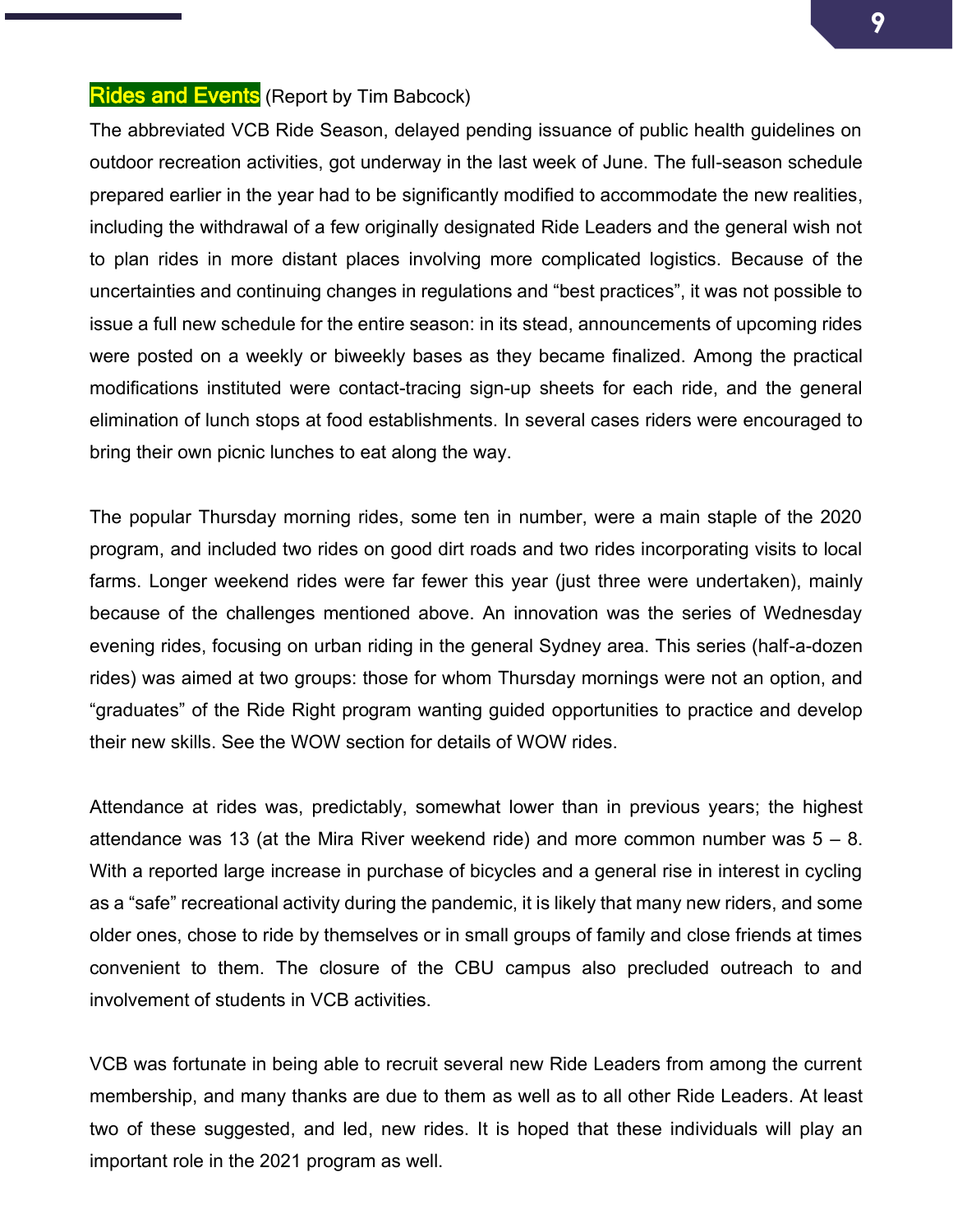It is intended to carry out a brief on-line survey of members to provide input for the planning of the 2021 season, covering an evaluation of the season just completed (routes, types of rides, logistics, etc.) and suggestions for new routes and other activities. Given the continuing public health uncertainties, flexibility will continue to be a key element of planning and implementation.

#### <span id="page-9-0"></span>**Women on Wheels – 2020 (Report by Rosalind Wright)**

In February, I submitted a proposal to "4-Imprint's One by One" grant and WOW was successful in receiving a \$500.00 donation. We used the funding to purchase pink WOW mugs as a membership incentive. With the social cancelled, the mugs will be available to give out at next year's social if anyone did not receive one yet.

Along with the cancellation of the spring social, the pandemic halted many other planned activities for WOW including the 6-week training program and most of the rides in June and July. I know many people took advantage of the summer days and nights to get out on their bikes with friends and on their own during the pandemic even though we were not able to host many of our WOW rides. The important thing was people were out cycling. We were able to host our Celtic Shores WOW ride with our friends from the Inverness Biking Buddies on July 18<sup>th</sup>. We rode the Celtic Shores Trail from West Mabou to Port Hood. I would like to thank Laura Cormier for coordinating her group and thank her for her hospitality. It was a great day with lunch in Port Hood and some shopping on the way back to Sydney. We had two rides in August. The first one was with a small group riding from Open Hearth to Fort Petrie on August  $8<sup>th</sup>$  and it was my first time seeing inside the Fort and learning of the tunnel systems that run underground. The second was on August 27 as our annual pilgrimage on the Maryann Corbett Trail to meet the Glace Bay gals at Tims in Reserve. We had a great group out for the evening and a great night to ride.

Our last ride of the year was the infamous Tour da Tartan on September 13<sup>th</sup> which we scheduled to coordinate with the Recovery Ride. The Clucking Hen was full of cyclists and it was great to see so many people out enjoying the day. This is one of the best rides of the year as it also allows WOW to do some shopping at the artisan shops along the route coupled with great photo opportunities.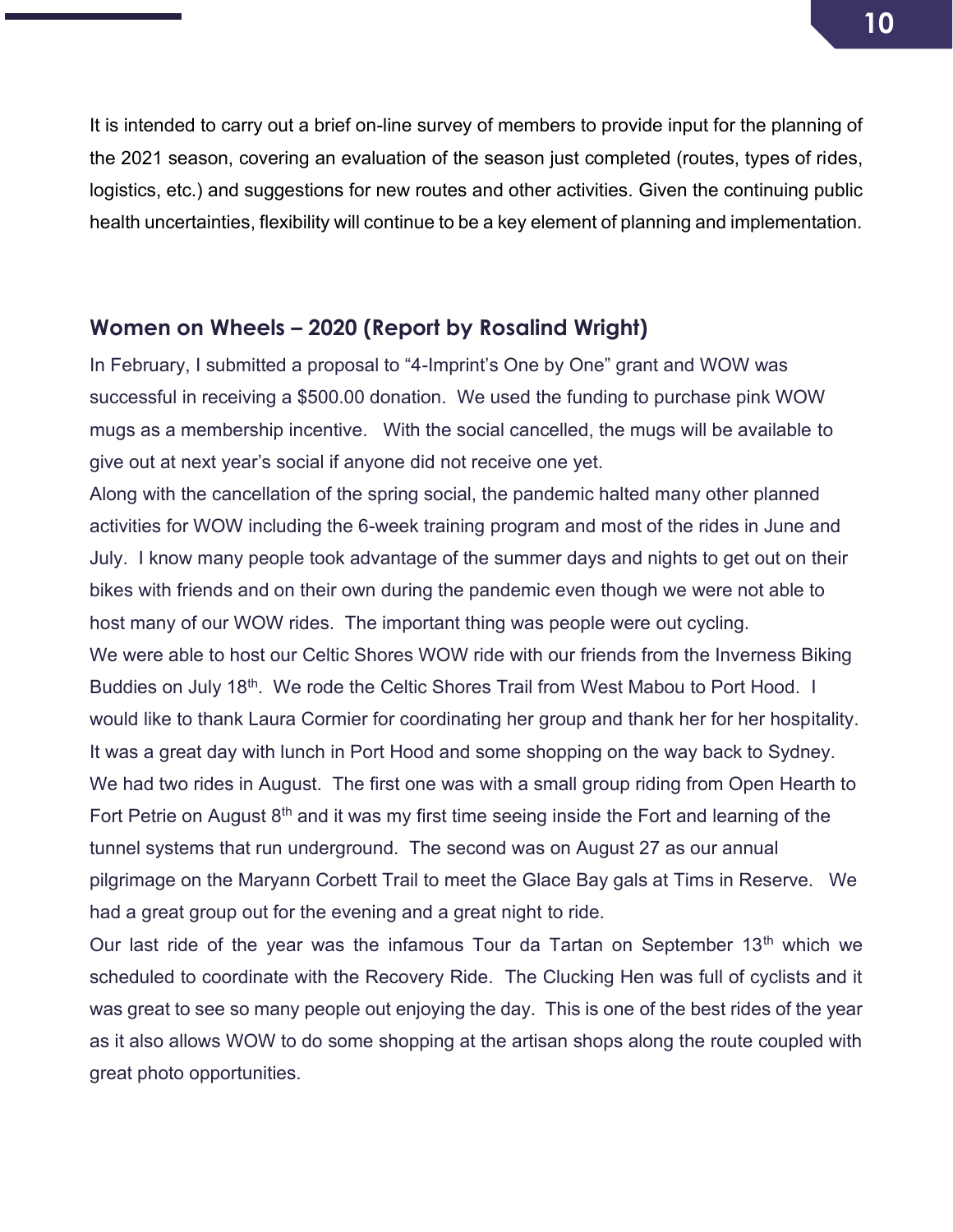### <span id="page-10-0"></span>**Looking Ahead**

The Covid-19 Pandemic notwithstanding, we will continue to offer a full schedule of rides for 2021, most importantly the Cabot Trail in 4 Days tour, as it has become a significant source of revenue for the association. As well, we will continue to promote the Ride Right program, a free benefit of membership that would cost \$45.00 for a non-member. We are also exploring our options to increase the number of bicycle program trainers in the Cape Breton Area. Several members have expressed a desire to become certified, if you are interested, please let us know.

I wish to thank all our members and our Board of Directors for their support, encouragement, and patience as we continue to move forward with our internal processes.

Special thanks go out to all the Ride Leaders for their commitment to provide opportunities for members to get together on group rides under the Velo Cape Breton marque.

I would also like to thank the following government agencies and corporate entities for their financial support of our initiatives:

- CBRM for their sponsorship of Velo Cape Breton's involvement in Bike Week
- 4-Imprint for their "One by One" grant to the Women on Wheels

### <span id="page-10-1"></span>**Executive Members 2019-2020**

Finally, I would like to thank our Executive Members for all their hard work which has allowed us to achieve our goals this year. Velo Cape Breton was built from the hard work of volunteers and continues to be a going concern due to the efforts of everyone who pitched in and helped. Thank you, thank you so much!

Paul Babin – President Andrée Crépeau – Vice President Russell Rollinson – Registrar Bill Goldston - Treasurer Patricia Babin – Secretary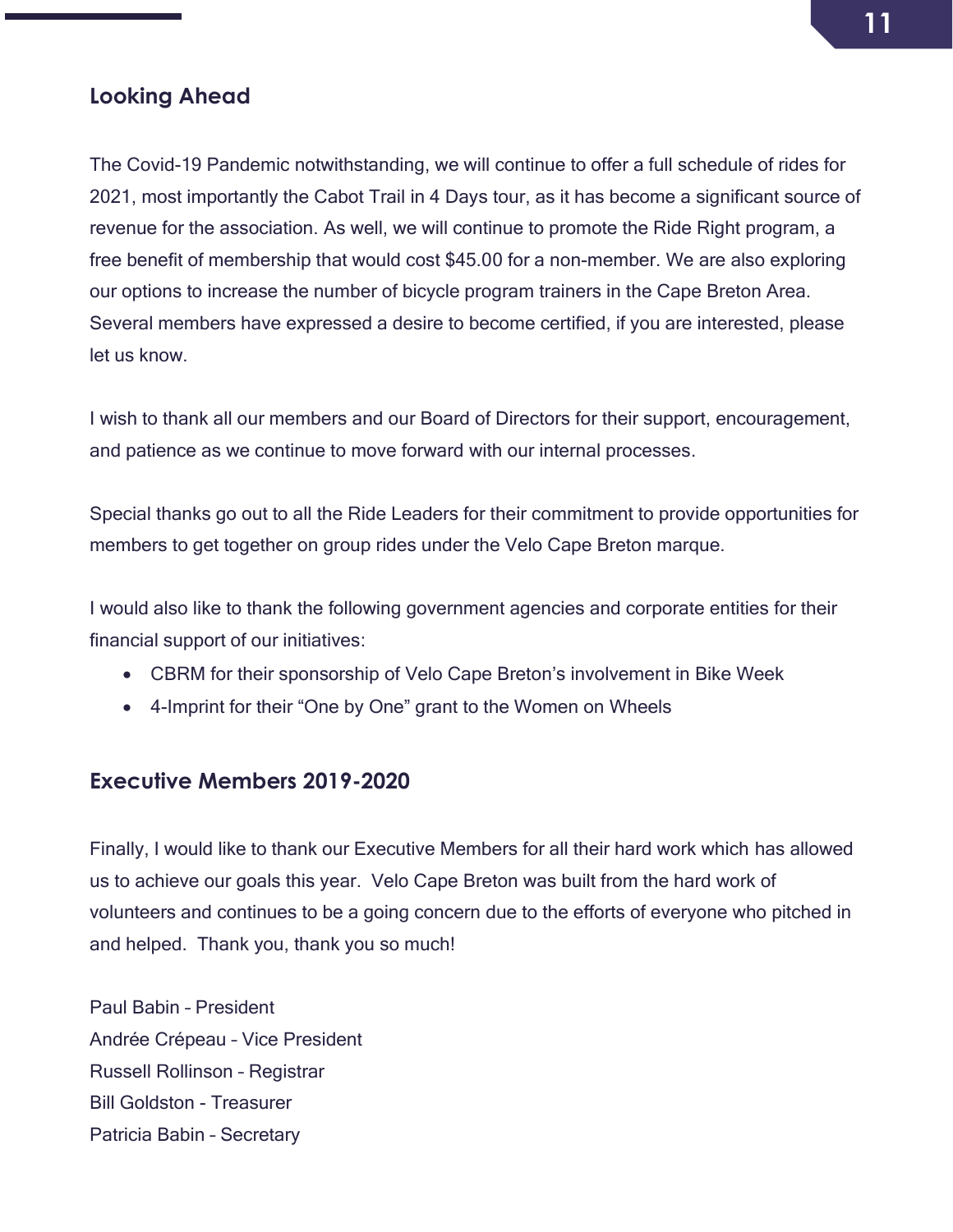Rosalind Wright – WoW Coordinator Tim Babcock – Rides Captain Erin Phillips – Member at Large - Newsletter Chris Milburn – Member at Large Stephanie MacLellan – Member at Large Seetanshu (Mikah) Kukreti – Member at Large

May the wind be always at your back,

Paul Babin, President November 2020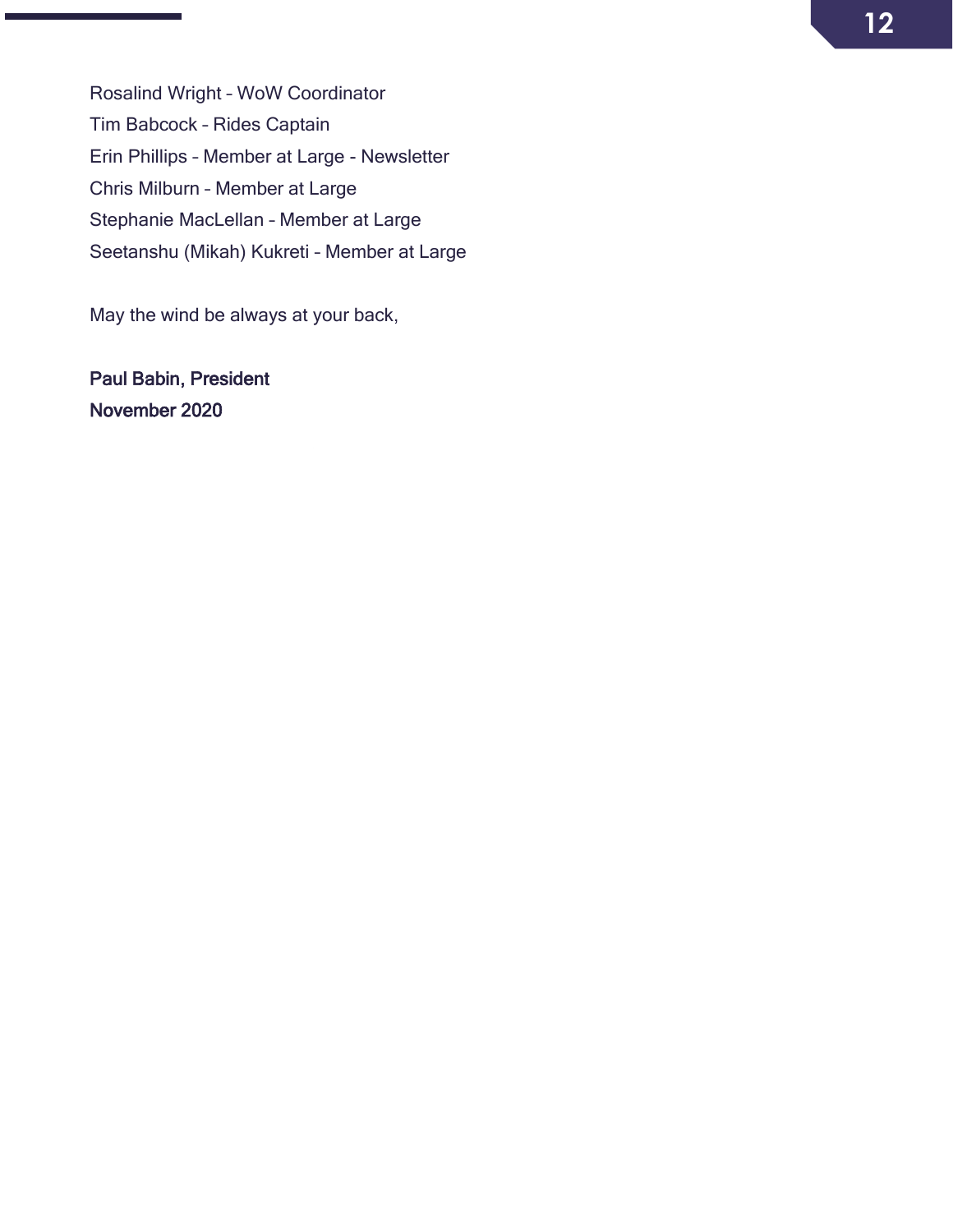# <span id="page-12-0"></span>**FINANCIAL SUMMARY**

Velo Cape Breton had less than successful year financially in 2019/2020 with a net loss of \$1124, largely due to the cancellation of our primary fundraiser, the Cabot Trail in 4 Days Bicycle Tour. Revenues and expenses are listed below, rounded to the nearest dollar. All funds reported are in Canadian dollars.

#### STATEMENT OF OPERATIONS

#### For the Current Year Ended September 30

| <b>Revenues</b>             | <b>Current Year(\$)</b> |
|-----------------------------|-------------------------|
| <b>General Memberships</b>  | 1245                    |
| Cabot Trail in 4 Days       | $-100$                  |
| <b>Donations</b>            | 200                     |
| <b>Other Event Fees</b>     | 4                       |
| <b>Bike Week CBRM Grant</b> | 600                     |
| Clothing                    | 1208                    |
| <b>Shipping Revenue</b>     | 50                      |
| <b>Total Revenues</b>       | 3207                    |
|                             |                         |

#### **Expenses**

|           | Cabot Trail in 4 Days         | 30   |
|-----------|-------------------------------|------|
| $\bullet$ | Winter Potluck & Curling      | 531  |
| $\bullet$ | Postage and Shipping          | 75   |
| $\bullet$ | <b>Clothing Purchase</b>      | 1288 |
|           | Advertising                   | 40   |
|           | <b>Bank Fees and Interest</b> | 1    |
| $\bullet$ | <b>Paypal Fees</b>            | 40   |
| $\bullet$ | <b>Ride Right Program</b>     | 125  |
|           | <b>AGM</b>                    | 102  |
|           | Insurance                     | 1699 |
|           | <b>Legal and Professional</b> | 31   |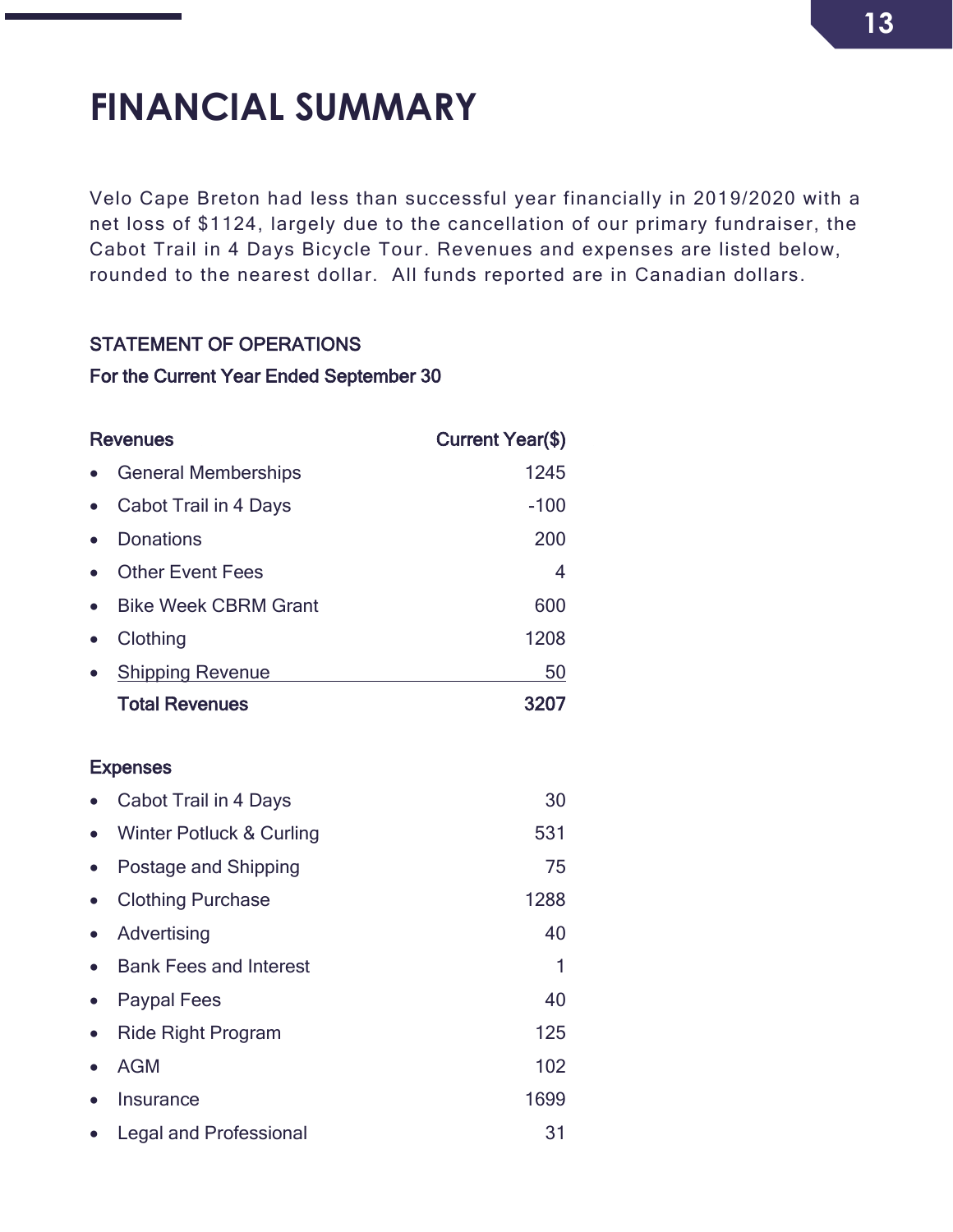|           | <b>Excess of Revenues over Expenses</b> | -\$1124 |
|-----------|-----------------------------------------|---------|
|           | <b>Total Expenses</b>                   | 4331    |
| $\bullet$ | <b>Membership BNS</b>                   | 111     |
| $\bullet$ | <b>Office Supplies</b>                  | 208     |
| $\bullet$ | <b>Gabarus Ride</b>                     | 50      |

Notes:

- As Velo Cape Breton is volunteer run, there are no staffing costs
- Funding from Government agencies account for less than 19% of total revenues



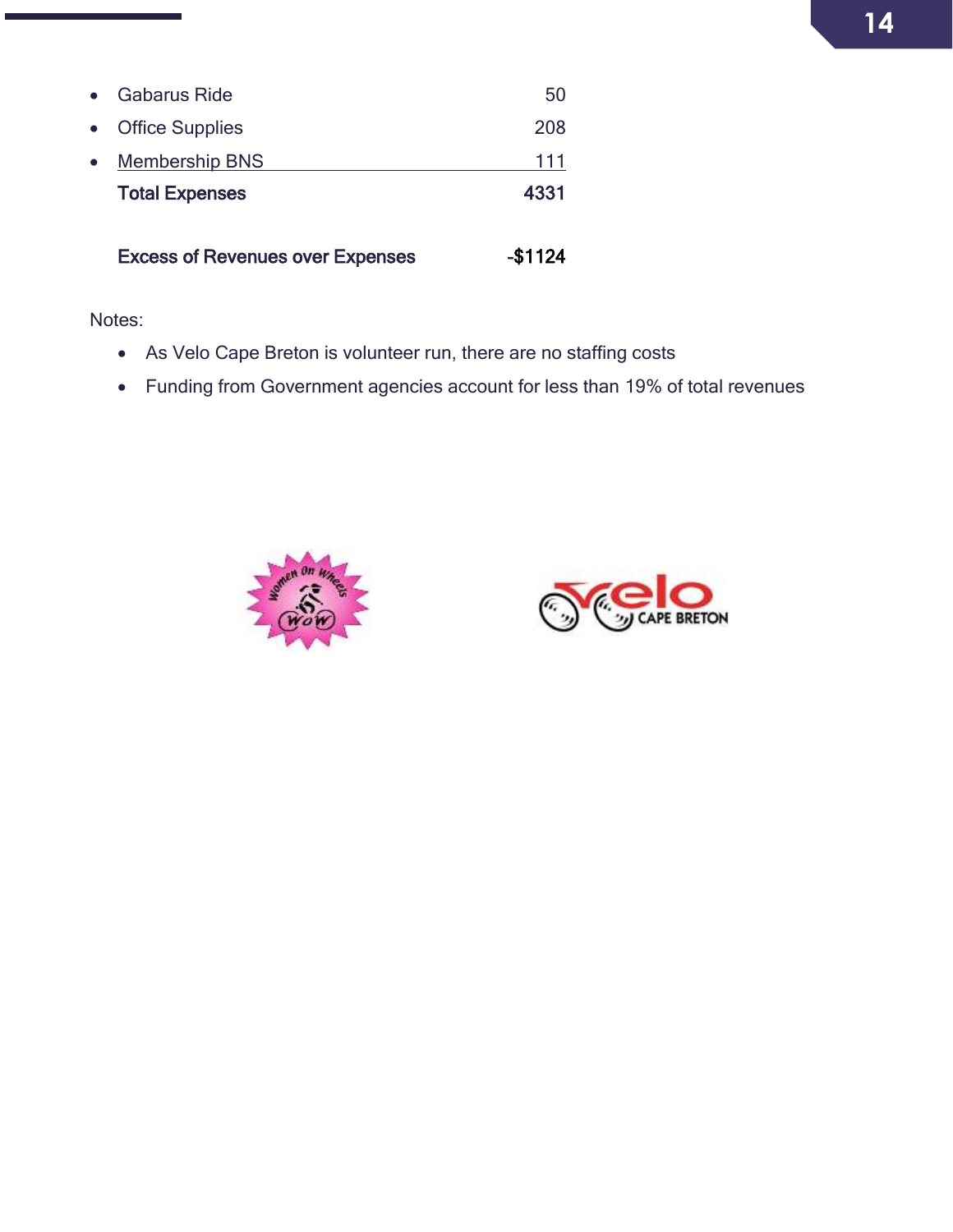# <span id="page-14-0"></span>**FINANCIAL STATEMENTS**

### <span id="page-14-1"></span>**Statement of Financial Position**

Balance Sheet as of September 30, 2020

| Assets                   |        |
|--------------------------|--------|
| Cash                     | 33     |
| <b>Chequing Account</b>  | 28931  |
| Paypal                   | 19     |
| <b>Total Assets</b>      | 28,983 |
| Liabilities              |        |
| <b>Accounts Payable</b>  | 125    |
| <b>Total Liabilities</b> | 125    |
| Equity                   |        |
| <b>Total Assets</b>      | 28983  |
| <b>Total Liabilities</b> | 125    |
| <b>Total Equity</b>      | 28,858 |

# <span id="page-14-2"></span>**Statement of Changes in Equity**

| Net Profit/Loss (this year)            | 28,858  |
|----------------------------------------|---------|
| Net Profit/Loss (pervious year)        | 29,982  |
| <b>Excess of Revenue over Expenses</b> | $-1124$ |
| <b>Total Liabilities and Equity</b>    | 28,983  |

 $S_{0}^{2}$